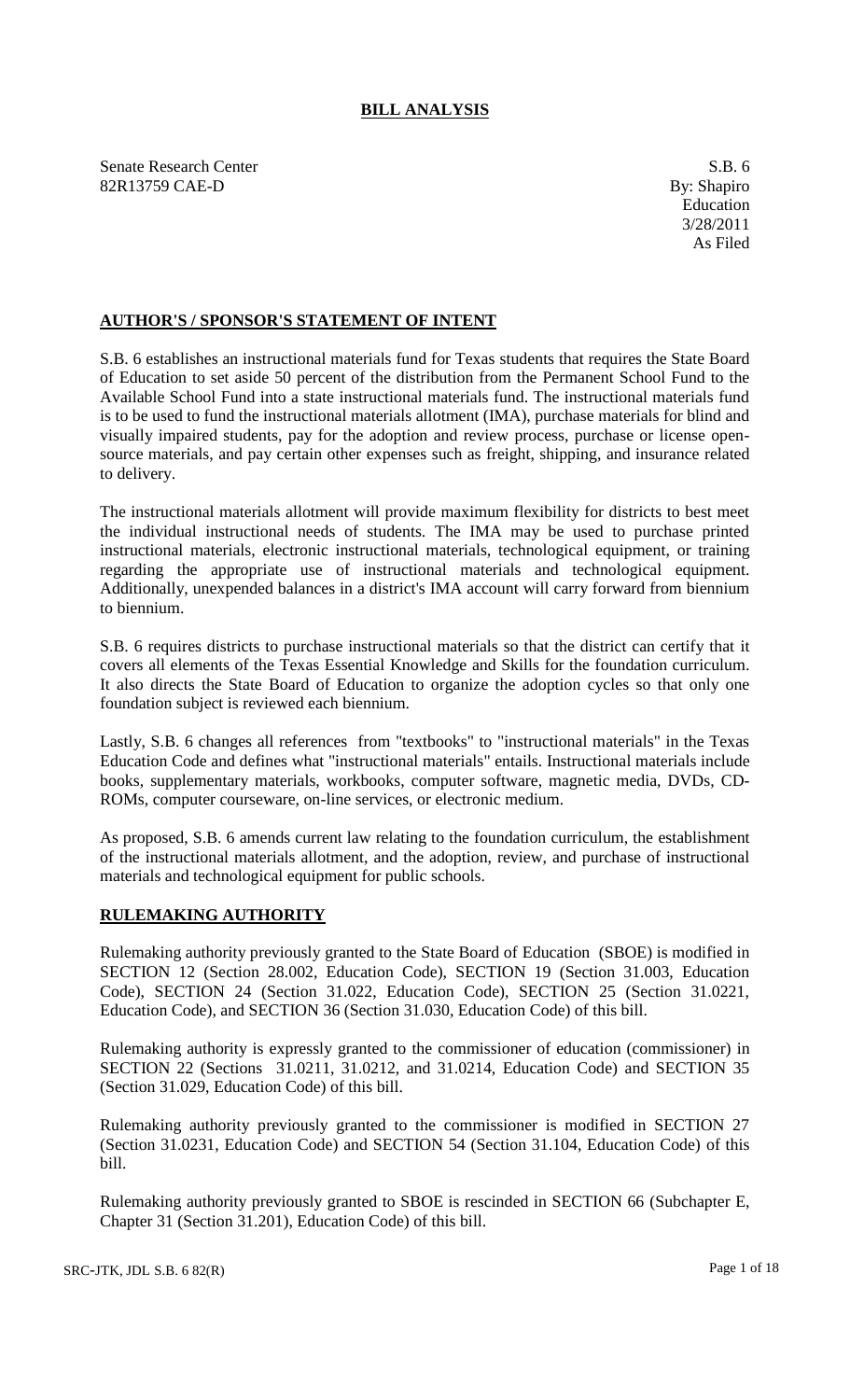# **SECTION BY SECTION ANALYSIS**

SECTION 1. Amends Section 7.055(b)(28), Education Code, to replace a reference to textbooks with instructional materials.

SECTION 2. Amends Section 7.056(f), Education Code, to authorize a school district or campus that is required to develop and implement a student achievement improvement plan under Section 39.102 (Interventions and Sanctions for Districts) or 39.103 (Interventions and Sanctions for Campuses) to receive an exemption or waiver under this section from any law or rule other than certain items, including selection of instructional materials, rather than textbook selection, under Chapter 31.

SECTION 3. Amends Section 7.102(c)(23), Education Code, to make a conforming change.

SECTION 4. Amends Sections 7.108(a) and (c), Education Code, as follows:

(a) Makes conforming changes.

(c) Defines "instructional material." Deletes existing definition of "textbook." Makes a nonsubstantive change.

SECTION 5. Amends the heading to Section 7.112, Education Code, to read as follows:

Sec. 7.112. REPRESENTATION OF PUBLISHER OF INSTRUCTIONAL MATERIALS BY FORMER MEMBER OF BOARD.

SECTION 6. Amends Section 7.112(a), Education Code, as follows:

(a) Prohibits a former member of the State Board of Education (SBOE) who is employed by or otherwise receives compensation from a publisher of instructional materials, rather than a textbook publisher, before the second anniversary of the date on which the person last served as a member of SBOE, from performing certain actions. Makes conforming changes.

SECTION 7. Amends Section 7.112(c)(2), Education Code, to define "instructional materials." Deletes existing definition of "textbook."

SECTION 8. Amends Section 11.158(b), Education Code, to prohibit the board of trustees of a school district from charging fees for certain items, including instructional materials, rather than textbooks, workbooks, laboratory supplies, or other supplies necessary for participation in any instructional course except as authorized under this code, and library materials, rather than library books required to be used for any educational course or program, other than fines for lost, damaged, or overdue materials.

SECTION 9. Amends Section 11.164(a), Education Code, to prohibit a classroom teacher from being required to prepare any written information other than certain reports and information, including a report on instructional materials, rather than a textbook report.

SECTION 10. Amends Section 19.007(e), Education Code, to make a conforming change.

SECTION 11. Amends Sections 26.006(a) and (c), Education Code, as follows:

(a) Makes a conforming change.

(c) Makes conforming changes. Defines "instructional material." Deletes existing definition of "textbook."

SECTION 12. Amends Sections 28.002(a), (c), (h), and (n), Education Code, as follows: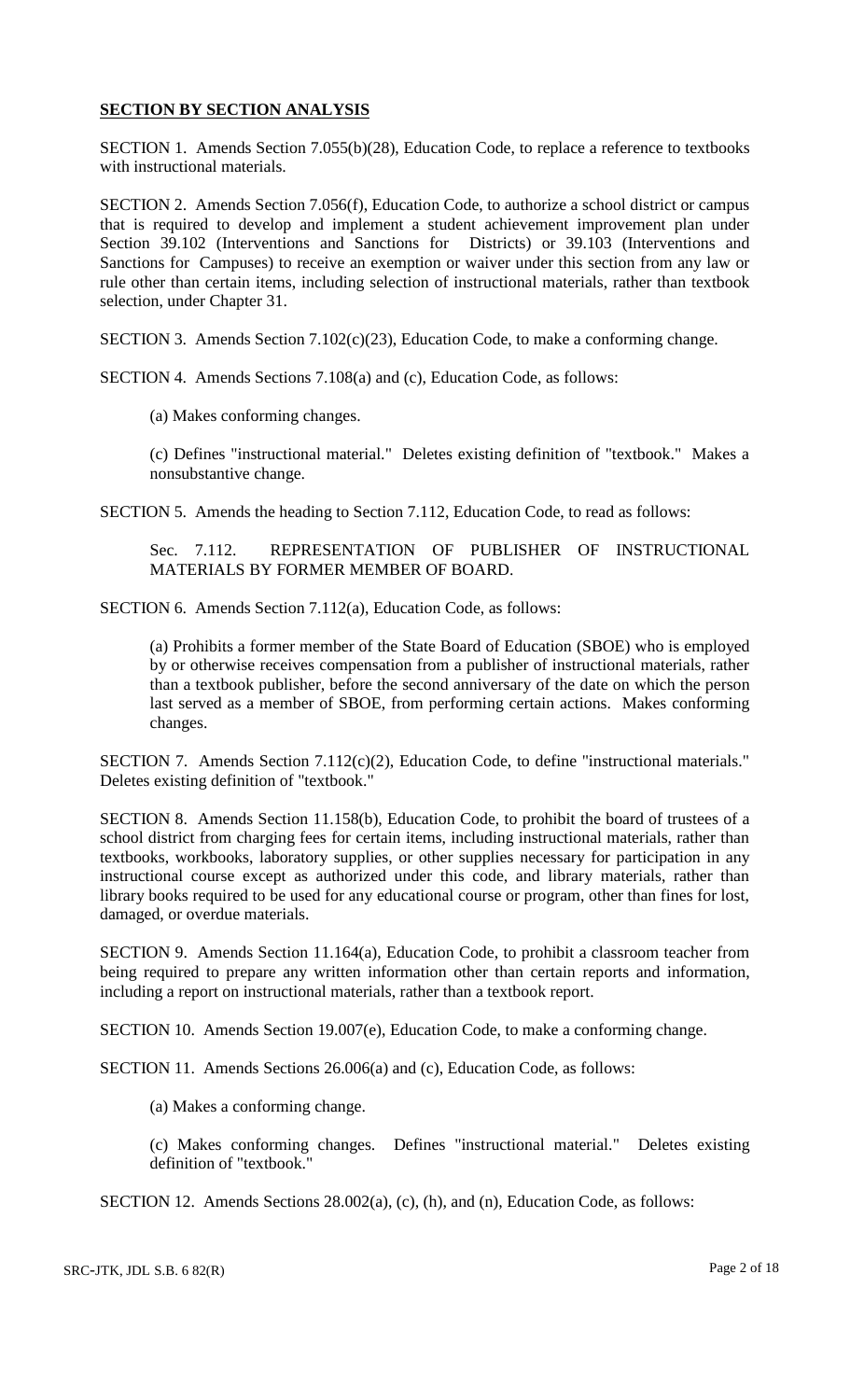(a) Requires each school district that offers kindergarten through grade 12 to offer, as a required curriculum, certain subject areas, including economics, with emphasis on the free enterprise system and its benefits, as a part of the foundation curriculum, rather than as a part of the enrichment curriculum. Makes nonsubstantive changes.

(c) and (h) Makes a conforming change.

(n) Authorizes SBOE by rule to develop and implement a plan designed to incorporate foundation curriculum requirements into the career and technology education curriculum under Subsection  $(a)(2)(E)$  (relating to career and technology education), rather than Subsection  $(a)(2)(F)$ .

SECTION 13. Amends Sections 28.0022(a) and (d), Education Code, to make conforming changes.

SECTION 14. Amends Section 28.003(b), Education Code, to redefine "educational program."

SECTION 15. Amends Section 28.011(c), Education Code, to make a conforming change.

SECTION 16. Amends the heading to Chapter 31, Education Code, to read as follows:

### CHAPTER 31. INSTRUCTIONAL MATERIALS

SECTION 17. Amends Section 31.001, Education Code, as follows:

Sec. 31.001. New heading: FREE INSTRUCTIONAL MATERIALS. Requires that instructional materials, rather than textbooks, selected for use in the public schools be furnished without cost to the students attending those schools. Prohibits a school district, except as provided by Section 31.104(d), from charging a student for instructional material or technological equipment purchased by the district with the district's instructional materials allotment.

SECTION 18. Amends Sections 31.002(1), (1-a), (2), and (4), Education Code, as follows:

(1) Deletes existing definition of "electronic textbook." Defines "instructional material."

(1-a) Deletes existing definition of "open-source textbook." Defines "open source instructional material."

(2) Redefines "publisher."

(4) Redefines "technological equipment."

SECTION 19. Amends Subchapter A, Chapter 31, Education Code, by amending Sections 31.003 and 31.004 and adding Section 31.005, as follows:

Sec. 31.003. RULES. Authorizes SBOE to adopt rules, consistent with this chapter, for the adoption, requisition, distribution, care, use, and disposal of instructional materials, rather than textbooks.

Sec. 31.004. New heading: CERTIFICATION OF PROVISION OF INSTRUCTIONAL MATERIALS. Requires each school district and open-enrollment charter school to annually certify to SBOE and the commissioner of education (commissioner) that, for each subject in the foundation curriculum under Section 28.002 (Required Curriculum), rather than the required curriculum, and each grade level, the district provides each student with instructional materials that cover all elements of the essential knowledge and skills adopted by SBOE for that subject and grade level.

Sec. 31.005. FUNDING FOR OPEN-ENROLLMENT CHARTER SCHOOLS. Provides that an open-enrollment charter school is entitled to to the instructional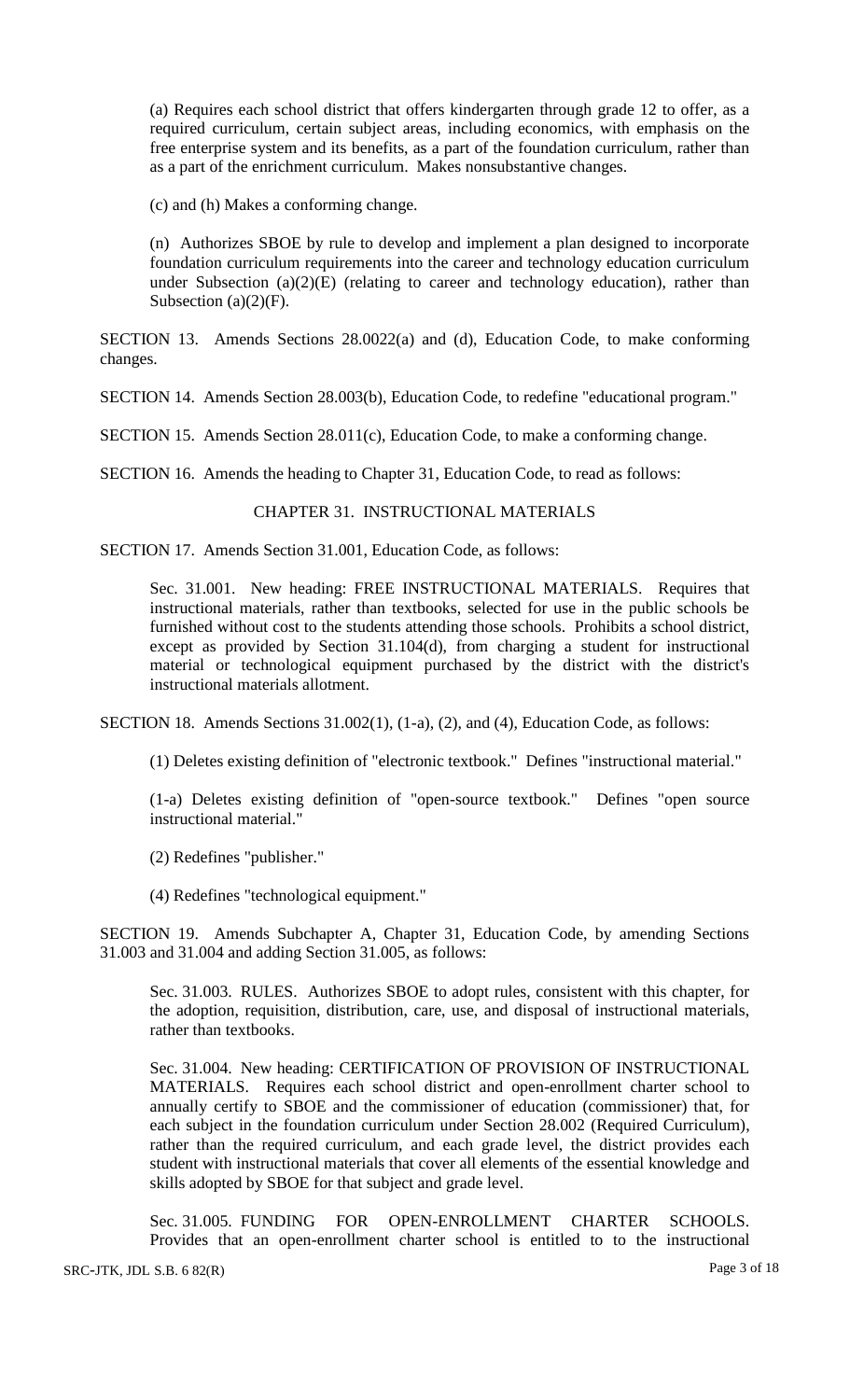materials allotment under this chapter and is subject to this chapter as if the school were a school district.

SECTION 20. Amends the heading to Section 31.021, Education Code, to read as follows:

Sec. 31.021. STATE INSTRUCTIONAL MATERIALS FUND.

SECTION 21. Amends Section 31.021, Education Code, by amending Subsections (a) and (d) and adding Subsection (c), as follows:

(a) Provides that the state instructional materials fund, rather than the state textbook fund, consists of:

(1) an amount set aside by SBOE from the available school fund, in accordance with Section 43.001(d); and

(2) all amounts lawfully paid into the fund from any other source. Deletes existing text providing that all funds accruing from the state's sale of disused textbooks is a part of the state textbook fund. Makes a nonsubstantive change.

(c) Requires that money in the state instructional materials fund be used to:

(1) fund the instructional materials allotment, as provided by Section 31.0211;

(2) purchase special instructional materials for the education of blind and visually impaired students in public schools;

(3) pay the expenses associated with the instructional materials adoption and review process under this chapter;

(4) pay the expenses associated with the purchase or licensing of open-source instructional material, to the extent authorized by the General Appropriations Act; and

(5) pay the expenses associated with the purchase of instructional material, including freight, shipping, and insurance expenses.

(d) Makes a conforming change.

SECTION 22. Amends Subchapter B, Chapter 31, Education Code, by adding Sections 31.0211, 31.0212, 31.0213, and 31.0214, as follows:

Sec. 31.0211. INSTRUCTIONAL MATERIALS ALLOTMENT. (a) Entitles a school district to an annual allotment from the state instructional materials fund for each student enrolled in the district on a date during the preceding school year specified by the commissioner. Requires the commissioner to determine the amount of the allotment per student each year on the basis of the amount of money available in the state instructional materials fund to fund the allotment. Requires that an allotment under this section be transferred from the state instructional materials fund to the credit of the district's instructional materials account as provided by Section 31.0212.

(b) Entitles a juvenile justice alternative education program under Section 37.011 (Juvenile Justice Alternate Education Program) to an allotment from the state instructional materials fund in an amount determined by the commissioner. Requires the program to use the allotment to purchase items listed in Subsection (c) for students enrolled in the program. Provides that the commissioner's determination under this subsection is final and may not be appealed.

(c) Authorizes that funds allotted under this section, subject to Subsection (d), be used to: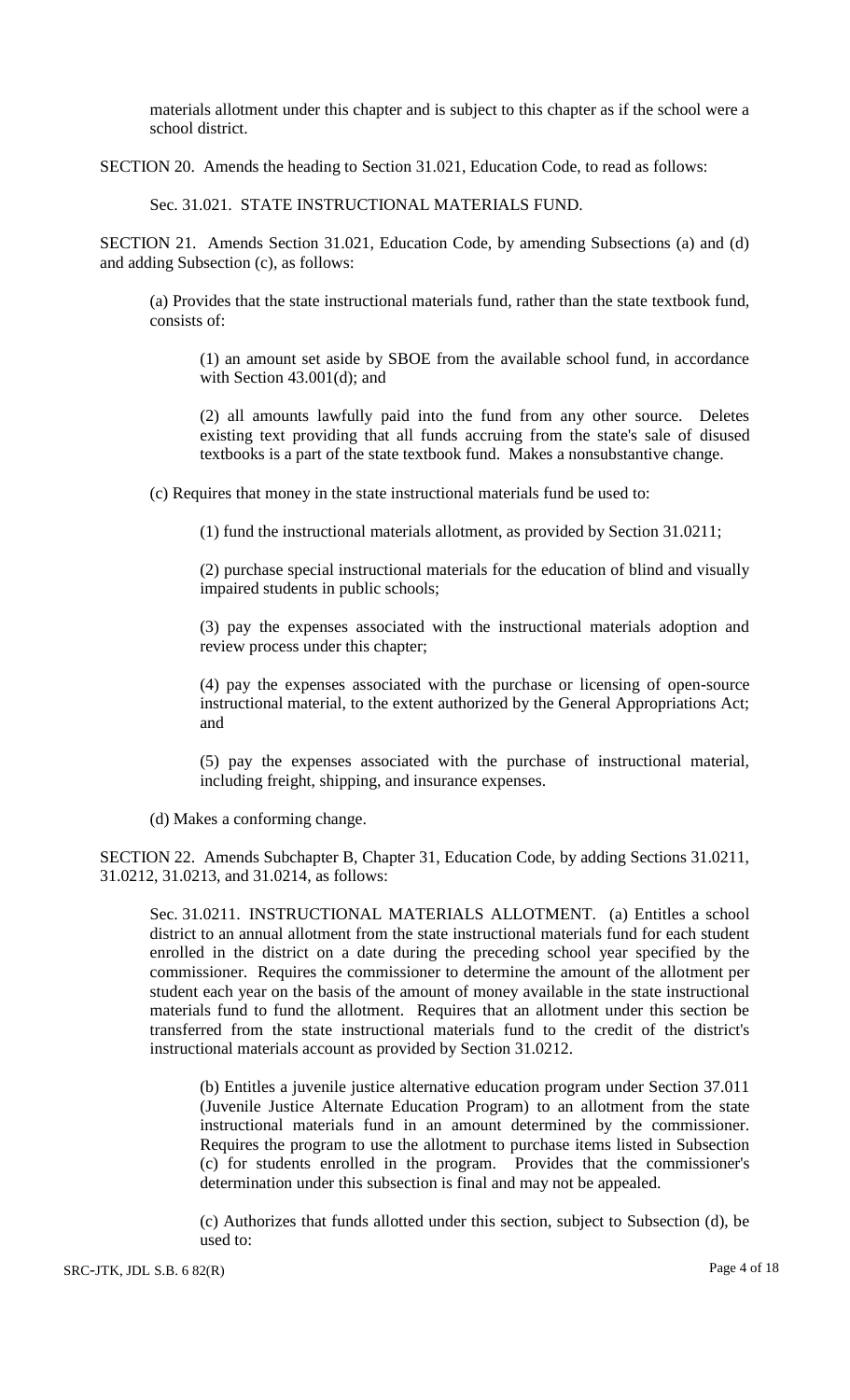(1) purchase:

(A) materials on the list adopted by the commissioner, as provided by Section 31.0231;

(B) instructional materials, regardless of whether the instructional materials are on the conforming or nonconforming list, as provided by Section 31.024;

(C) consumable instructional materials, including workbooks;

(D) instructional materials for use in bilingual education classes, as provided by Section 31.029;

(E) supplemental instructional materials, as provided by Section 31.035;

(F) state-developed open-source instructional materials, as provided by Subchapter B-1;

(G) instructional materials and technological equipment under any continuing contracts of the district in effect on September 1, 2011; and

(H) technological equipment necessary to support the use of materials included on the list adopted by the commissioner under Section 31.0231 or any instructional materials purchased with an allotment under this section; and

(2) pay for training educational personnel directly involved in student learning in the appropriate use of instructional materials and for providing for access to technological equipment for instructional use.

(d) Requires a school district, each year, to use the district's allotment under this section to purchase:

(1) a sufficient quantity of instructional materials or technological equipment that corresponds to the adoption cycle under Section 31.022;

(2) instructional materials necessary to permit the district to certify that the district has instructional materials that cover all elements of the essential knowledge and skills of the foundation curriculum for each grade level as required by Section 31.004; and

(3) any other instructional materials or technological equipment as determined by the district.

(d-1) Authorizes a school district, notwithstanding Subsection (d), for the state fiscal year beginning September 1, 2011, to use an allotment received under this section to purchase any combination of:

(1) instructional materials available for selection under the 2011 proclamation issued by SBOE; or

(2) other instructional materials or technological equipment available to the district under a continuing contract in effect on September 1, 2011.

(d-2) Provides that Subsection (d-1) and this subsection expire August 31, 2012.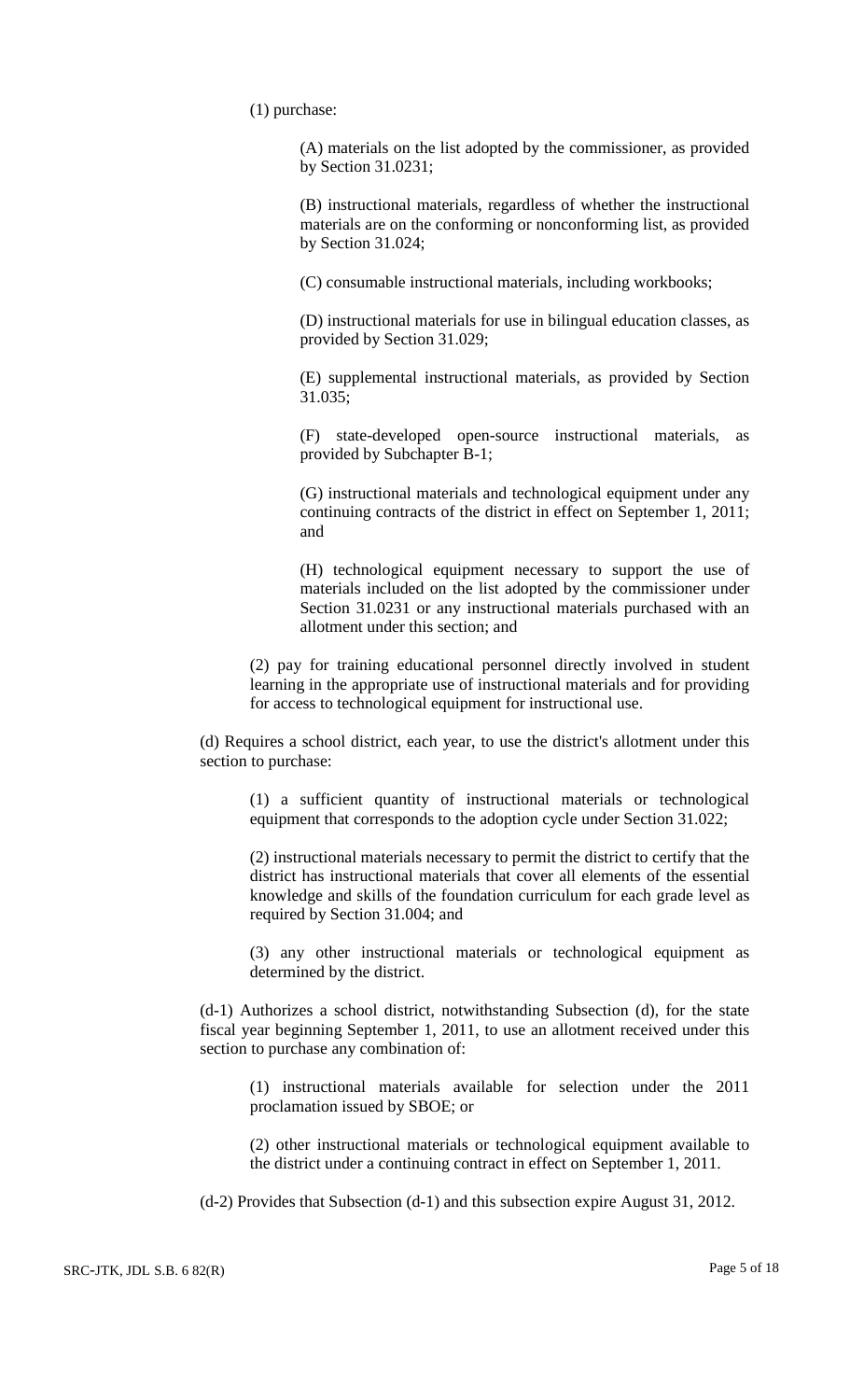(e) Authorizes a school district, not later than May 31 of each school year, to request that the commissioner adjust the number of students for which the district is entitled to receive an allotment under Subsection (a) on the grounds that the number of students attending school in the district will increase or decrease during the school year for which the allotment is provided. Authorizes the commissioner to also adjust the number of students for which a district is entitled to receive an allotment, without a request by the district, if the commissioner determines a different number of students is a more accurate reflection of students who will be attending school in the district. Provides that the commissioner's determination under this subsection is final.

(f) Authorizes the commissioner to adopt rules as necessary to implement this section.

Sec. 31.0212. INSTRUCTIONAL MATERIALS ACCOUNT. (a) Requires the commissioner to maintain an instructional materials account for each school district. Requires the commissioner, each school year, to deposit in the account for each district the amount of the district's instructional materials allotment under Section 31.0211.

(b) Requires the commissioner to pay the cost of instructional materials requisitioned by a school district under Section 31.103 using funds from the district's instructional materials account.

(c) Authorizes a school district to also use funds in the district's account to purchase electronic instructional materials or technological equipment. Requires the district to submit to the commissioner a request for funds for this purpose from the district's account. Requires the commissioner to adopt rules regarding the documentation a school district must submit to receive funds under this subsection.

(d) Provides that money deposited in a school district's instructional materials account during each state fiscal biennium remains in the account and available for use by the district for the entire biennium. Authorizes a district with unused money in the district's account, at the end of each biennium, to carry forward any remaining balance to the next biennium.

(e) Authorizes the commissioner to adopt rules as necessary to implement this section.

Sec. 31.0213. CERTIFICATION OF USE OF INSTRUCTIONAL MATERIALS ALLOTMENT. Requires each school district to annually certify to the commissioner that the district's instructional materials allotment has been used only for expenses allowed by Section 31.0211.

Sec. 31.0214. ADJUSTMENT FOR HIGH ENROLLMENT GROWTH DISTRICTS. (a) Requires the commissioner, each year, to adjust the instructional materials allotment of school districts experiencing high enrollment growth. Requires the commissioner to establish a procedure for determining high enrollment growth districts eligible to receive an adjustment under this section and the amount of the instructional materials allotment those districts will receive.

(b) Authorizes the commissioner to adopt rules as necessary to implement this section.

SECTION 23. Amends the heading to Section 31.022, Education Code, to read as follows:

Sec. 31.022. INSTRUCTIONAL MATERIALS REVIEW AND ADOPTION.

SECTION 24. Amends Section 31.022, Education Code, by amending Subsections (a), (b), (c), (e), and (f) and adding Subsection (b-1), as follows:

SRC-JTK, JDL S.B. 6 82(R) Page 6 of 18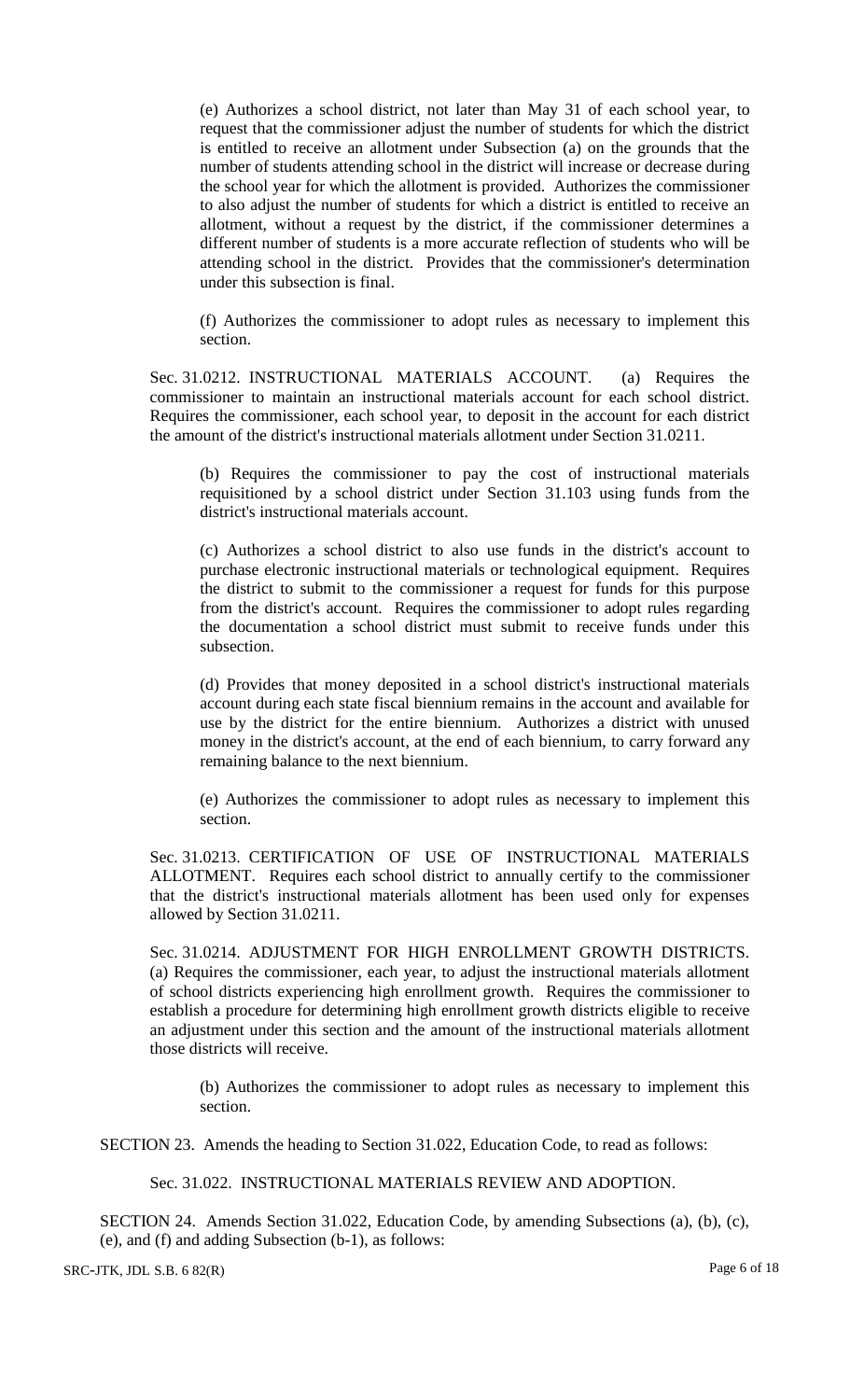(a) Requires SBOE to adopt a review and adoption cycle for instructional materials, rather than textbooks, for elementary grade levels, including prekindergarten, and secondary grade levels, for each subject in the required curriculum under Section 28.002. Provides that, in adopting the cycle, SBOE:

> (1) is not required to review and adopt instructional materials for all grade levels in a single year; and

> (2) is required to give priority to instructional materials for subjects in the following order:

(A) foundation curriculum subjects for which the essential knowledge and skills have been substantially revised and for which assessment instruments are required under Subchapter B (Assessment of Academic Skills), Chapter 39 (Public School System Accountability), including career and technology courses that satisfy foundation curriculum requirements as provided by Section 28.002(n) (relating to developing and implementing a plan designed to incorporate foundation curriculum requirements into the career and technology education curriculum);

(B) foundation curriculum subjects for which the essential knowledge and skills have been substantially revised, including career and technology courses that satisfy foundation curriculum requirements as provided by Section 28.002(n);

(C) foundation curriculum subjects not described by Paragraph (A) or (B), including career and technology courses that satisfy foundation curriculum requirements as provided by Section 28.002(n); and

(D) enrichment curriculum subjects.

(b) Requires SBOE to organize the cycle for subjects in the foundation curriculum so that not more than one-fourth of the instructional materials for subjects in the foundation curriculum are reviewed each biennium, rather than not more than one-sixth of the textbooks for subjects in the foundation curriculum are reviewed each year. Requires SBOE to adopt rules to provide for a full and complete investigation of instructional materials for each subject in the foundation curriculum every eight years, rather than provide for a full and complete investigation of textbooks for each subject in the foundation curriculum at least every six years. Authorizes the adoption of instructional materials, rather than textbooks, for a subject in the foundation curriculum to be extended beyond the eight-year period, rather than six-year period, only if the content of instructional materials for a subject is sufficiently current.

(b-1) Requires SBOE, for the biennium beginning September 1, 2011, to review and adopt instructional materials for English language arts. Provides that this subsection expires September 1, 2013.

(c) Requires SBOE to adopt rules to provide for a full and complete investigation of instructional materials, rather than textbooks, for each subject in the enrichment curriculum on a cycle the board considers appropriate.

(e)-(f) Makes conforming changes.

SECTION 25. Amends Section 31.0221, Education Code, as follows: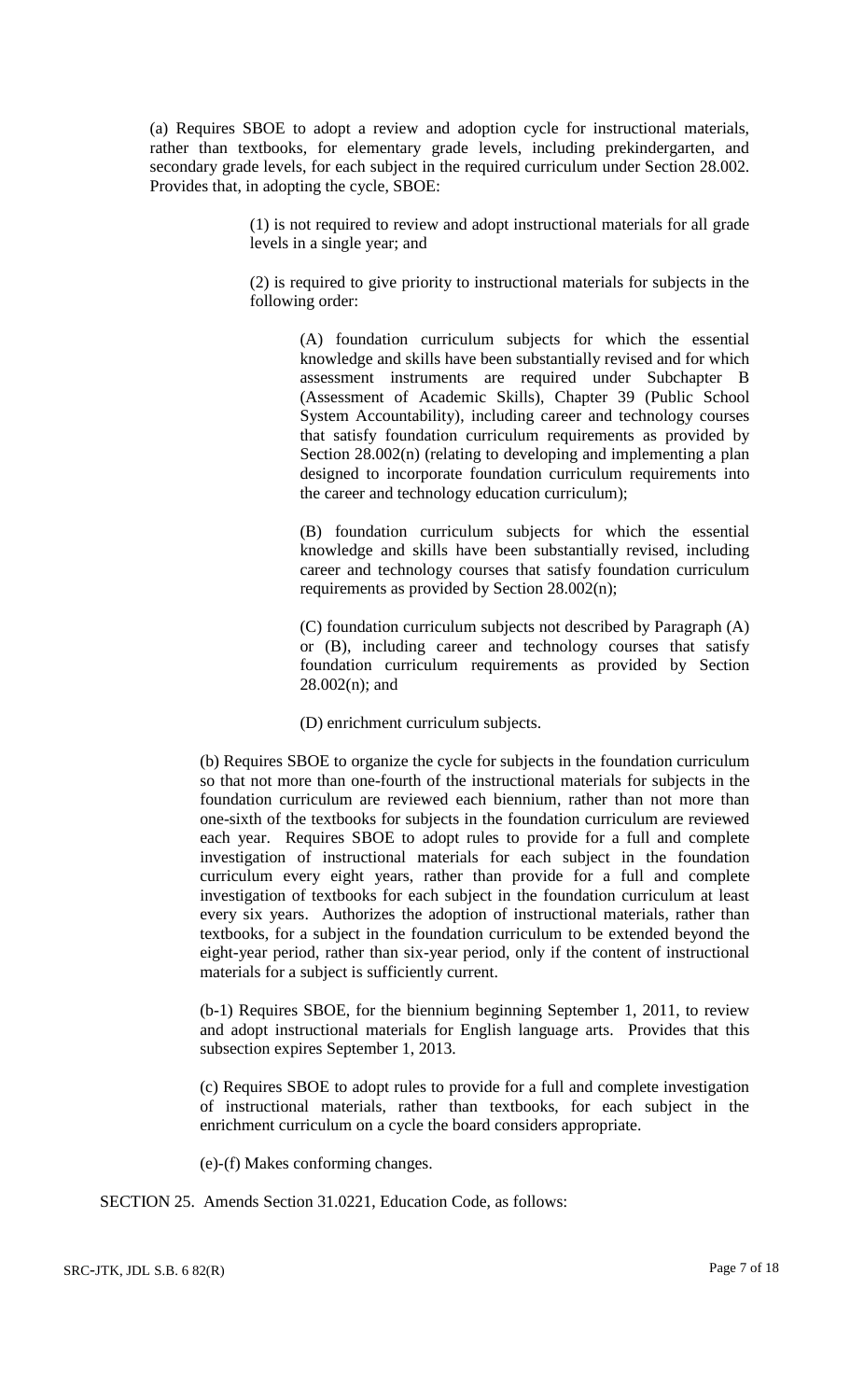Sec. 31.0221. New heading: MIDCYCLE REVIEW AND ADOPTION OF INSTRUCTIONAL MATERIALS. (a) Requires SBOE to adopt rules for the midcycle review and adoption of instructional material, rather than a textbook, for a subject for which instructional materials, rather than textbooks, are not currently under review by SBOE under Section 31.022. Requires that the rules require:

> (1) the publisher of the instructional material, rather than the textbook, to pay a fee to the board to cover the cost of the midcycle review and adoption of the instructional material;

> (2) the publisher of the instructional material, rather than the textbook, to enter into a contract with the board concerning the instructional material for a term that ends at the same time as any contract entered into by the board for other instructional materials, rather than another textbook, for the same subject and grade level; and

> (3) a commitment from the publisher to provide the instructional material, rather than the textbook, to school districts in the manner specified by the publisher, which may include:

(A) providing the instructional material to any district in a regional education service center area identified by the publisher; or

(B) providing a certain maximum number of instructional materials specified by the publisher.

(b) Makes conforming changes.

SECTION 26. Amends Section 31.023, Education Code, as follows:

Sec. 31.023. New heading: INSTRUCTIONAL MATERIAL LISTS. (a) Makes conforming changes.

(b) Makes a conforming change.

SECTION 27. Amends Section 31.0231, Education Code, as follows:

Sec. 31.0231. New heading: COMMISSIONER'S LIST. (a) Requires the commissioner to adopt a list of:

(1) electronic instructional material, rather than textbooks; and

(2) science material, rather than instructional material, that conveys information to the student or otherwise contributes to the learning process, including tools, models, and investigative materials designed for use as part of the foundation curriculum for science in kindergarten through grade five.

(b) Changes references to an electronic textbook or instructional material to material. Authorizes a school district to select material on the list adopted under Subsection (a) to be funded by the district's instructional materials allotment under Section 31.0211, rather than funded by the state textbook fund under Section 31.021.

(c)-(d) Makes conforming changes.

(e) Makes conforming changes. Deletes existing text requiring that the removal, before the commissioner removes an electronic textbook or instructional material from the updated list, be recommended by a panel of recognized experts in the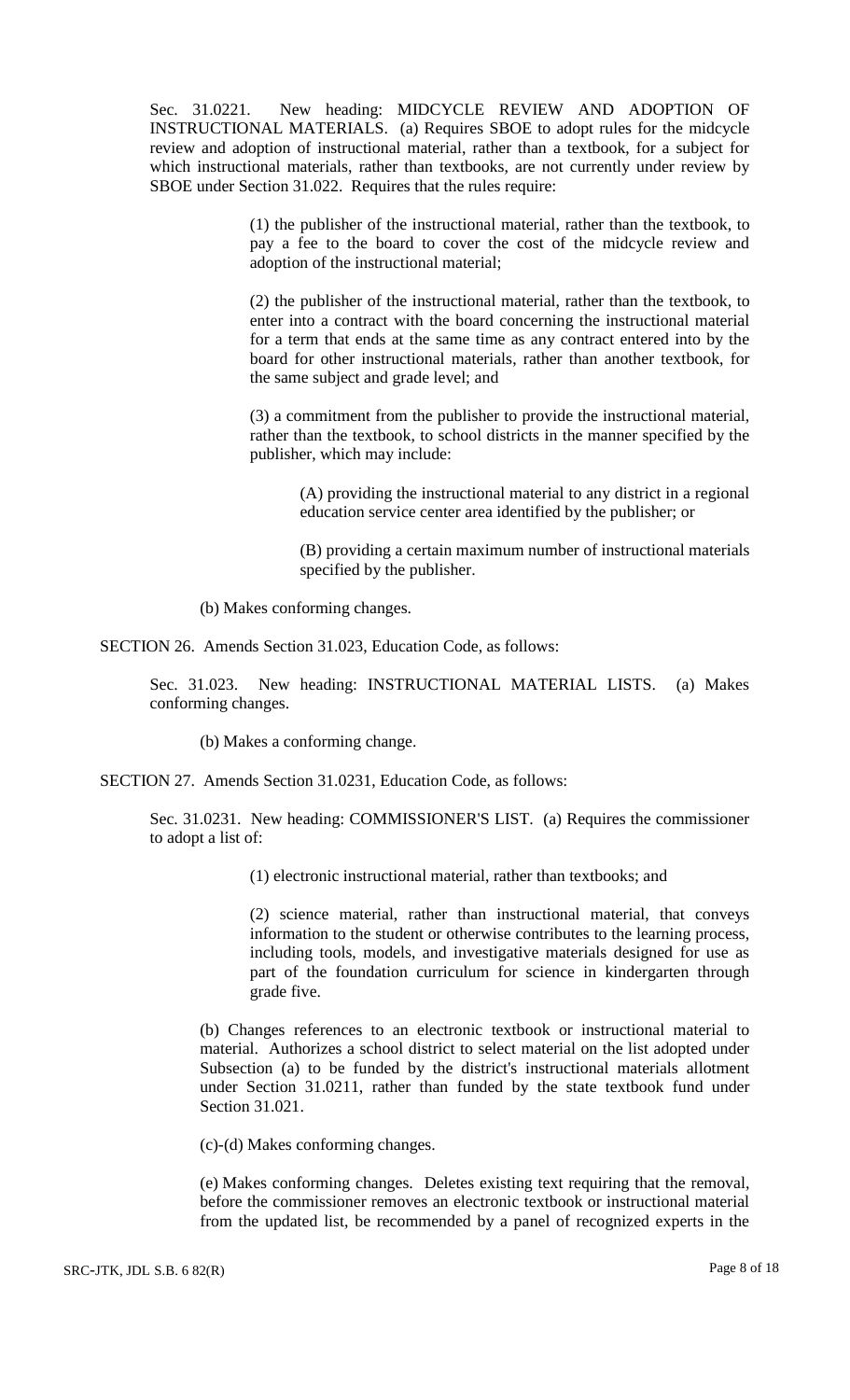subject area of the electronic textbook or instructional material and experts in education technology.

(f)-(g) Makes conforming changes.

(h) Requires the commissioner to adopt rules as necessary to implement this section. Requires that the rules:

(1) be consistent with Section 31.151 (Duties of Publishers and Manufacturers) regarding the duties of publishers and manufacturers, as appropriate, and the imposition of a reasonable administrative penalty; and

(2) require public notice of an opportunity for the submission of material, rather than an electronic textbook or instructional material.

SECTION 28. Amends Section 31.024, Education Code, to make conforming changes.

SECTION 29. Amends the heading to Section 31.0241, Education Code, to read as follows:

Sec. 31.0241. ADOPTION OF OPEN-SOURCE INSTRUCTIONAL MATERIALS.

SECTION 30. Amends Sections 31.0241(b) and (c), Education Code, as follows:

(b) Changes a reference to an open-source textbook to open-source instructional material. Makes conforming changes.

(c) Makes a conforming change.

SECTION 31. Amends Section 31.026, Education Code, as follows:

Sec. 31.026. CONTRACT; PRICE. (a) Requires SBOE to execute a contract for the purchase or licensing of each adopted instructional material, rather than for the purchase of each adopted textbook other than an electronic textbook, and for the purchase or licensing of each adopted electronic textbook.

(b)-(c) Makes a conforming change.

(d) Redesignates existing Subsection (e) as Subsection (d). Makes a conforming change.

SECTION 32. Amends Section 31.0261, Education Code, as follows:

Sec. 31.0261. New heading: CONTRACTS FOR PRINTING OF OPEN-SOURCE INSTRUCTIONAL MATERIALS. Makes conforming and nonsubstantive changes.

SECTION 33. Amends Section 31.027, Education Code, as follows:

Sec. 31.027. INFORMATION TO SCHOOL DISTRICTS; SAMPLE COPIES. (a) Requires a publisher to provide each school district and open-enrollment charter school within information that fully describes each of the publisher's submitted instructional materials, rather than adopted textbooks. Requires a publisher, on request of a school district, to provide a sample copy in digital format of submitted instructional material, rather than an adopted textbook.

(b) Requires a publisher to provide at least two sample copies in digital format of each submitted instructional material, rather than adopted textbook, to be maintained at each regional education service center.

(c) Redesignates existing Subsection (d) as Subsection (c). Makes conforming and nonsubstantive changes.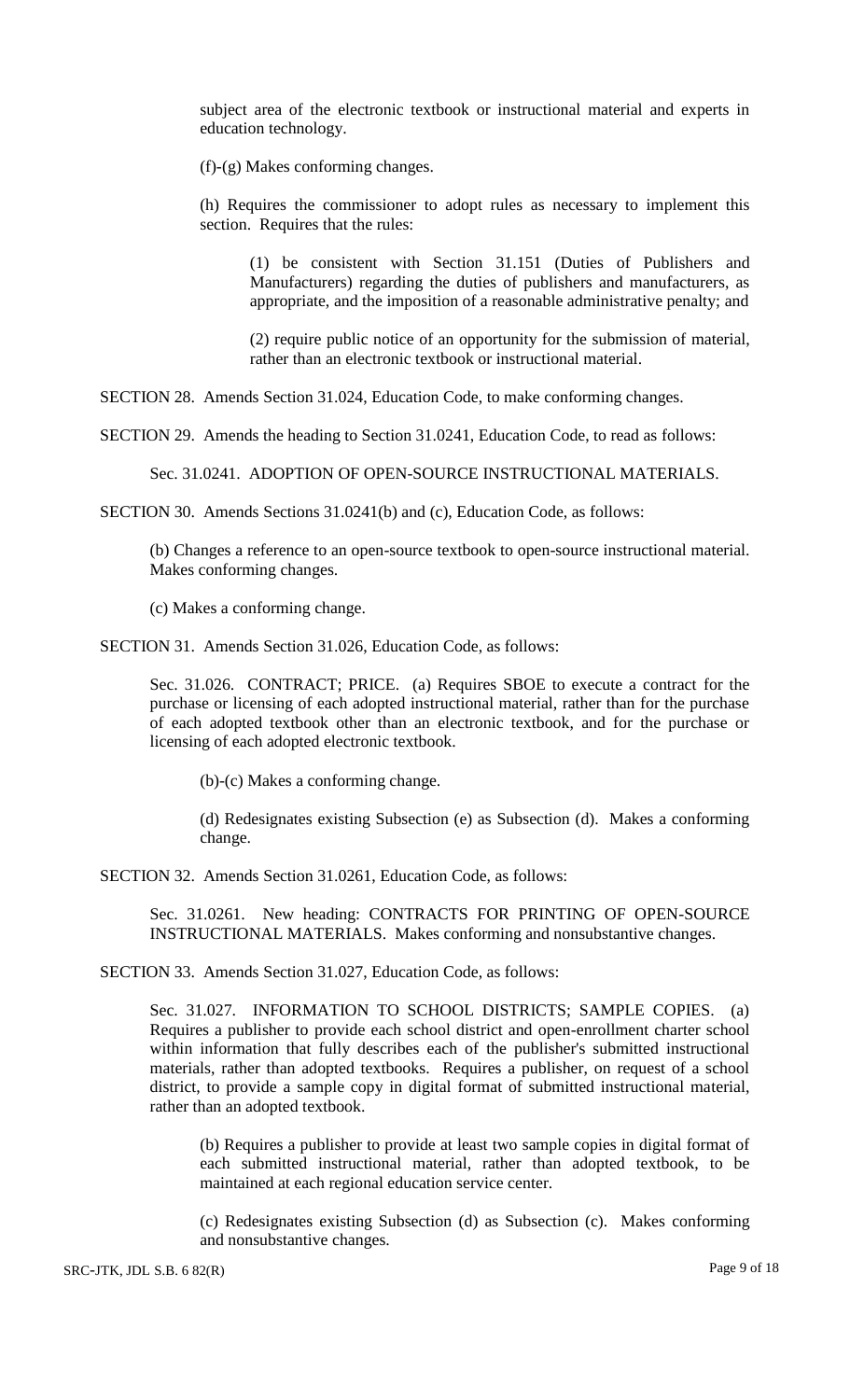SECTION 34. Amends Section 31.028, Education Code, as follows:

Sec. 31.028. New heading: SPECIAL INSTRUCTIONAL MATERIALS. (a) Authorizes the commissioner, rather than SBOE, to purchase special instructional materials, rather than special textbooks, for the education of blind and visually impaired students in public schools. Requires the commissioner, rather than SBOE, to provide a teacher's edition in Braille or large type, as requested by the teacher, for each instructional material, rather than textbook, the teacher uses in the instruction of students. Makes a conforming change.

(b) Makes conforming changes. Requires the publisher of adopted instructional material to provide the Texas Education Agency (TEA) with computerized instructional material files for the production of Braille instructional materials or other versions of instructional materials to be used by students with disabilities, on request of the commissioner, rather than SBOE. Requires a publisher to arrange computerized instructional material files in one of several optional formats specified by the commissioner, rather than SBOE.

(c) Authorizes the commissioner, rather than SBOE, also to enter into agreements providing for the acceptance, requisition, and distribution of special instructional materials, rather than textbooks, and instructional aids pursuant to 20 U.S.C. Section 101 et seq. for use by students enrolled in certain schools.

(d) Redefines "blind or visually impaired student." Defines "special instructional material." Deletes existing definition of "special textbook."

SECTION 35. Amends Section 31.029, Education Code, as follows:

Sec. 31.029. New heading: BILINGUAL INSTRUCTIONAL MATERIALS. (a) Creates this subsection from existing text. Requires a school district, rather than SBOE, to purchase with the district's instructional material allotment or otherwise acquire instructional materials, rather than textbooks, for use in bilingual education classes.

(b) Requires the commissioner to adopt rules regarding the purchase of instructional materials under this section.

SECTION 36. Amends Section 31.030, Education Code, as follows:

Sec. 31.030. New heading: USED INSTRUCTIONAL MATERIALS. Requires SBOE to adopt rules to ensure that used instructional materials, rather than textbooks, sold to school districts and open-enrollment charter schools are not sample copies that contain factual errors. Authorizes the rules to provide for the imposition of an administrative penalty in accordance with Section 31.151 against a seller of used instructional materials, rather than textbooks, who knowingly violates this section.

SECTION 37. Amends the heading to Section 31.035, Education Code, to read as follows:

Sec. 31.035. SUPPLEMENTAL INSTRUCTIONAL MATERIALS.

SECTION 38. Amends Sections 31.035(a), (b), (c), (d), and (f), Education Code, as follows:

(a) Replaces references to supplemental textbooks with supplemental instructional materials. Makes conforming changes.

(b)-(c) Makes a conforming change.

(d) Makes conforming and nonsubstantive changes. Deletes existing text authorizing a school district or open-enrollment charter school to requisition a supplemental textbook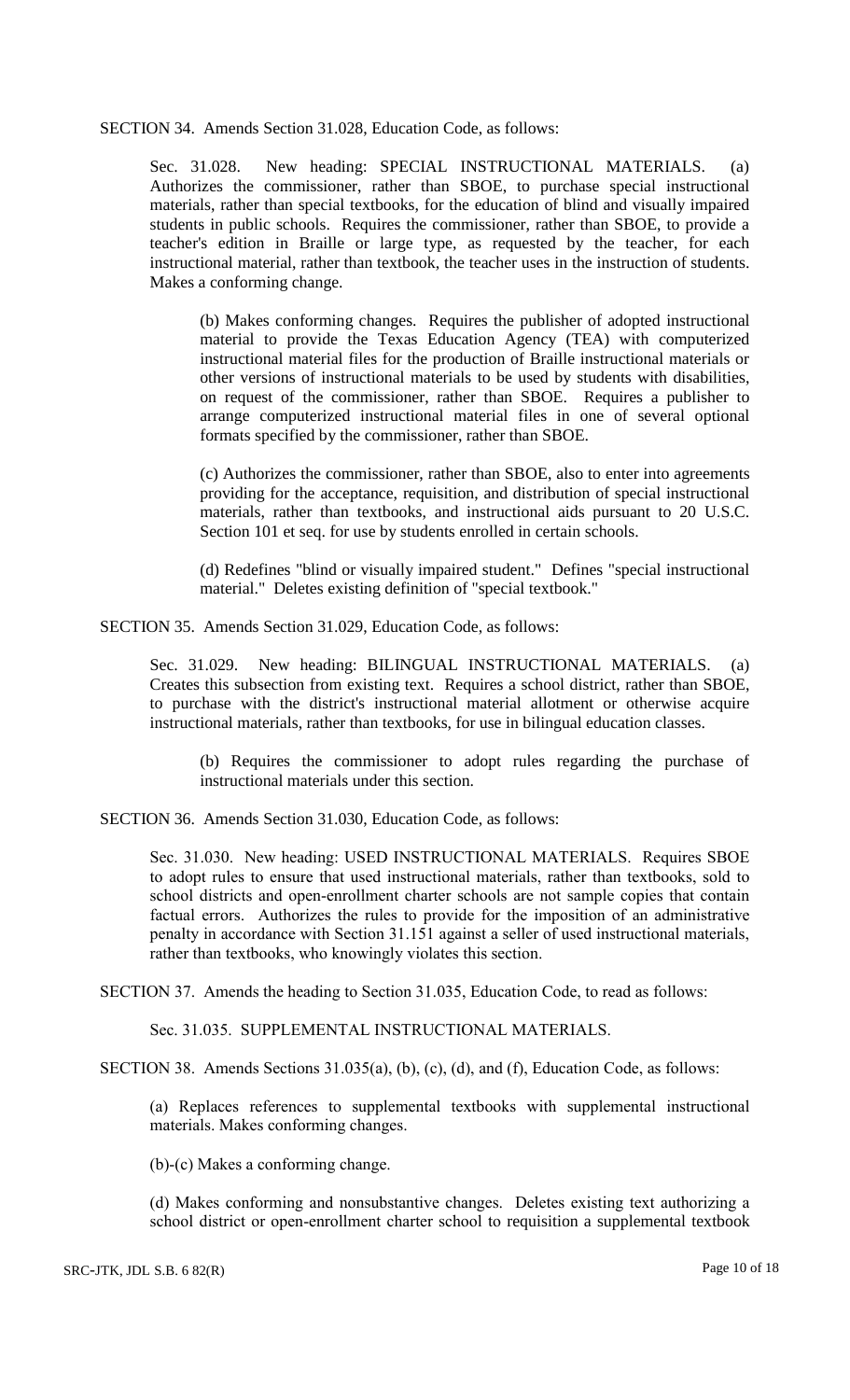adopted under this section only if the district or school uses textbook credits received under Section 31.1011 (Textbook Credits) to purchase the supplemental textbook.

(f) Makes conforming changes. Requires a school district or open-enrollment charter school that requisitions supplemental instructional materials, rather than textbooks under Subsection (d)(2), to certify to the agency that the supplemental instructional materials, in combination with any other instructional materials or supplemental instructional materials used by the district or school, cover the essential knowledge and skills identified under Section 28.002 (Required Curriculum) by SBOE for the subject and grade level for which the district or school is requisitioning the supplemental instructional materials.

SECTION 39. Amends the heading to Subchapter B-1, Chapter 31, Education Code, to read as follows:

### SUBCHAPTER B-1. STATE-DEVELOPED OPEN-SOURCE INSTRUCTIONAL MATERIALS

SECTION 40. Amends Section 31.071, Education Code, as follows:

Sec. 31.071. PURCHASE AUTHORITY. (a) Makes a conforming change.

(b) Makes conforming changes.

(c) Replaces a reference to a state-developed open-source textbook with statedeveloped open-source instructional material. Makes a conforming change.

(d) Makes conforming and nonsubstantive changes.

(e) Makes conforming changes. Requires that the costs of administering this subchapter and purchasing state-developed open-source instructional materials be paid from the state instructional materials fund, as determined by the commissioner and subject to Section 31.021.

SECTION 41. Amends Sections 31.072(a) and (b), Education Code, as follows:

(a) Makes conforming changes.

(b) Makes conforming and nonsubstantive changes. Authorizes the commissioner, at any time, to require an additional revision of state-developed open-source instructional material or contract for ongoing revisions of state-developed instructional material, rather than a textbook, for a period not to exceed the period under Section 31.022 for which instructional material for that subject and grade level may be adopted.

SECTION 42. Amends the heading to Section 31.073, Education Code, to read as follows:

Sec. 31.073. SELECTION BY SCHOOL DISTRICT.

SECTION 43. Amends Sections 31.073(c) and (d), Education Code, to make conforming and nonsubstantive changes.

SECTION 44. Amends Section 31.074, Education Code, to make conforming and nonsubstantive changes.

SECTION 45. Amends Section 31.075, Education Code, to make conforming and nonsubstantive changes.

SECTION 46. Amends Section 31.076(b), Education Code, to make a conforming and nonsubstantive change.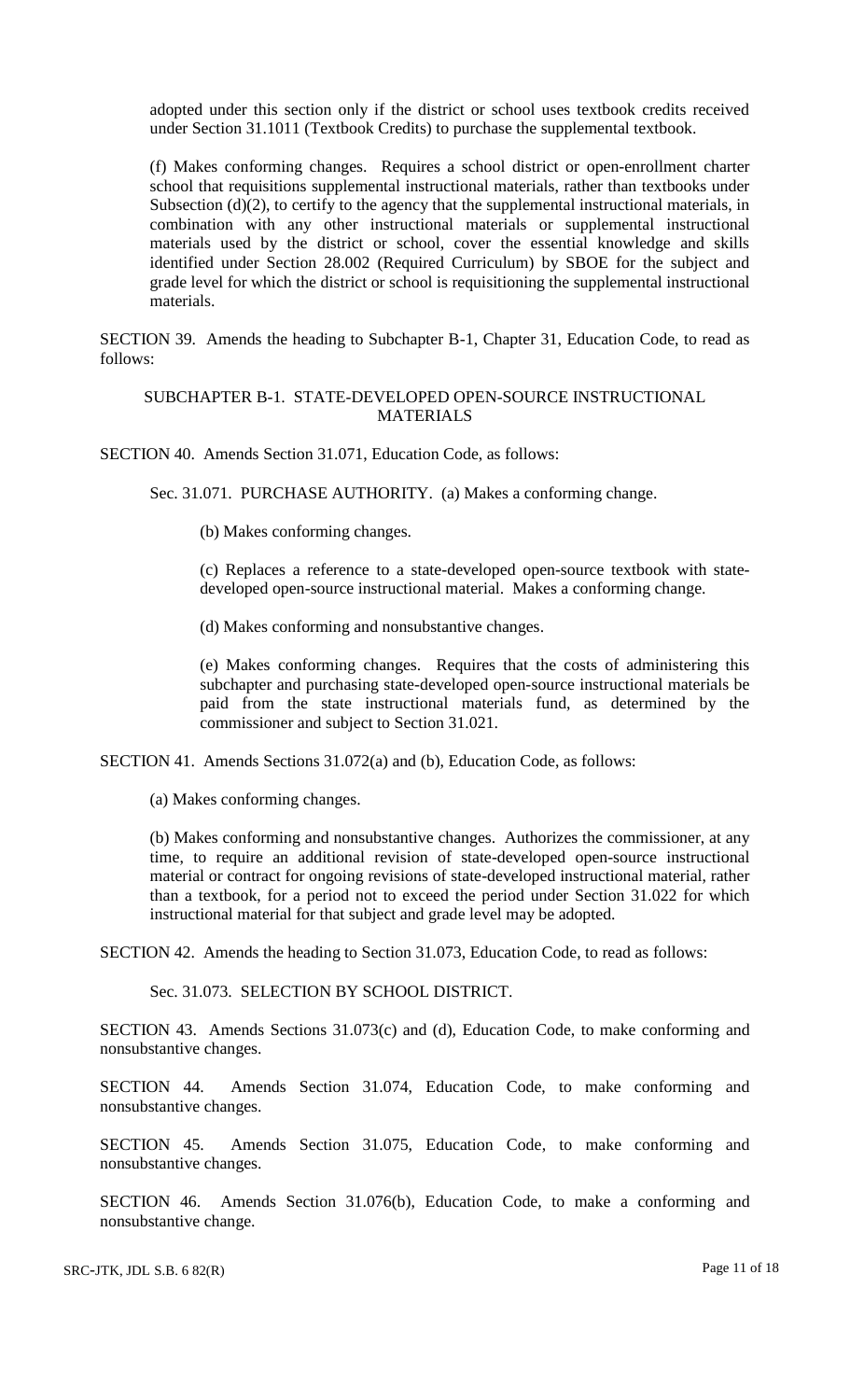SECTION 47. Amends Section 31.077, Education Code, to make conforming changes.

SECTION 48. Amends the heading to Section 31.101, Education Code, to read as follows:

Sec. 31.101. SELECTION AND PURCHASE OF INSTRUCTIONAL MATERIALS BY SCHOOL DISTRICTS.

SECTION 49. Amends Section 31.101, Education Code, by amending Subsections (a), (d), and (e) and adding Subsection (f), as follows:

(a) and (d) Makes conforming changes.

(e) Authorizes a school district or open-enrollment charter school that selects subscription-based instructional material, rather than a subscription-based electronic textbook or instructional material, on the conforming list under Section 31.023 or electronic instructional material on the list adopted by the commissioner under Section 31.0231 to cancel the subscription and subscribe to new instructional material, rather than a new electronic textbook or instructional material, on the conforming list under Section 31.023 or electronic instructional material on the list adopted by the commissioner under Section 31.0231 before the end of the state contract period under Section 31.026 if:

(1) the district or school has used the instructional material, rather than the electronic textbook or instructional material, for at least one school year; and

(2) TEA approves the change based on a written request to TEA by the district or school that specifies the reasons for changing the instructional material, rather than the electronic textbook or instructional material, used by the district or school.

(f) Requires the commissioner to maintain an online requisition system for school districts to requisition instructional materials to be purchased with the district's instructional materials allotment.

SECTION 50. Amends Section 31.102, Education Code, as follows:

Sec. 31.102. TITLE AND CUSTODY. (a) Provides that, except as provided by Subsection (d), printed instructional material, rather than each textbook, purchased as provided by this chapter is the property of this state. Provides that any electronic instructional material or technological equipment purchased with a school district's instructional materials allotment is the property of the school district.

(b) Provides that Subsection (a) applies to electronic instructional material, rather than an electronic textbook, only to the extent of any applicable licensing agreement.

(c) Provides that the board of trustees of a school district or the governing body of an open-enrollment charter school is the legal custodian of printed instructional materials purchased, rather than the legal custodian of textbooks purchased, as provided by this chapter for the district or school. Requires the board of trustees to distribute printed instructional materials, rather than printed textbooks, to students in the manner that the board or governing body determines is most effective and economical.

(d) Provides that printed instructional material purchased with a school district's instructional materials allotment becomes the property of the district on the date the printed instructional material is discontinued for use in the public schools by the SBOE or the commissioner.

SECTION 51. Amends the heading to Section 31.103, Education Code, to read as follows: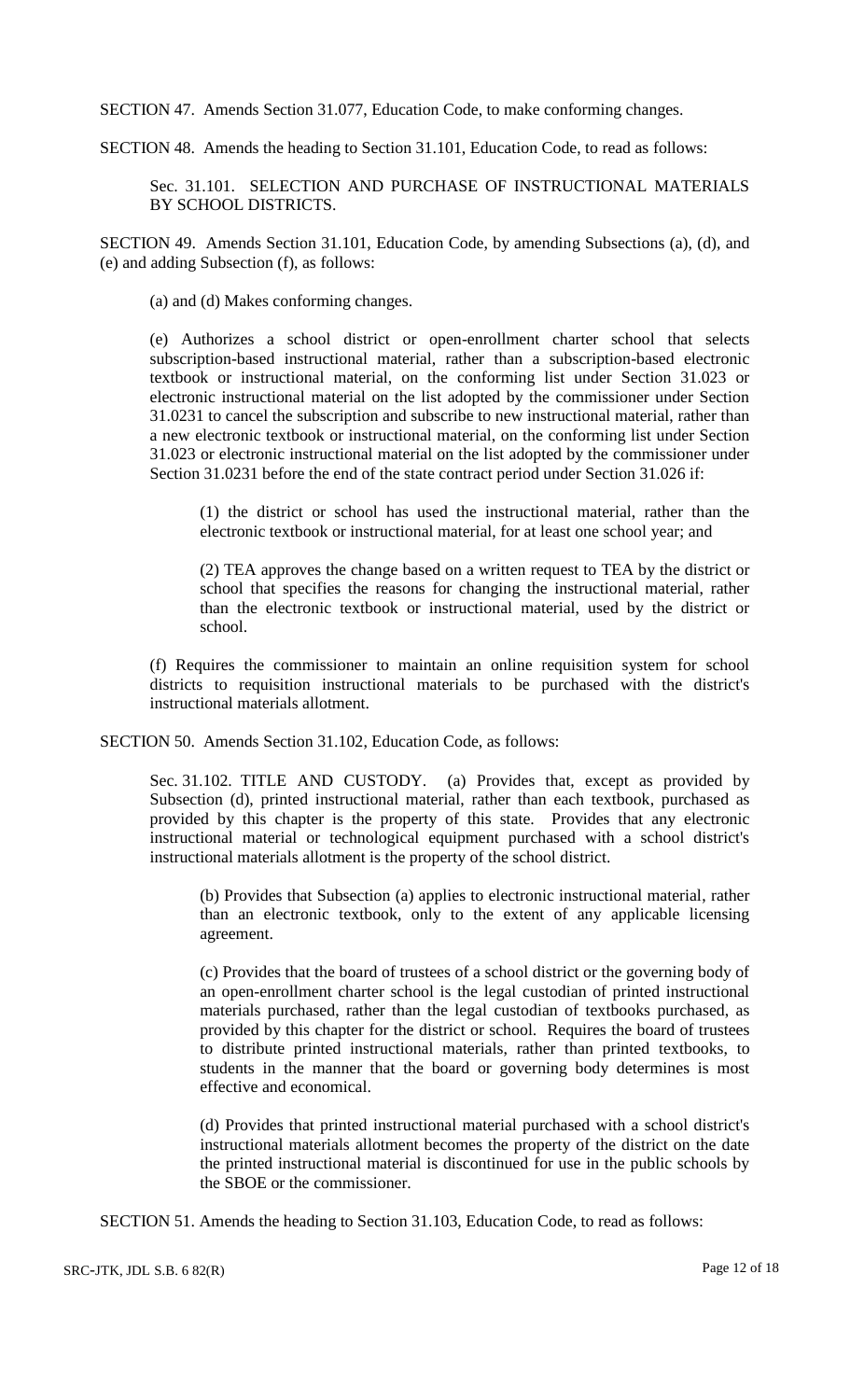#### Sec. 31.103. INSTRUCTIONAL MATERIAL REQUISITIONS.

#### SECTION 52. Amends Sections 31.103(b), (c), and (d), Education Code, as follows:

(b) Deletes existing text requiring that a requisition for textbooks for the following school year be based on the maximum attendance reports under Subsection (a), plus an additional 10 percent, except as otherwise provided. Requires a school district or openenrollment charter school to make a requisition for instructional material using the online requisition program maintained by the commissioner not later than June 1 of each year, rather than for a textbook on the conforming or nonconforming list through the commissioner to the state depository designated by the publisher or as provided by SBOE rule, as applicable, not later than June 1 of each year. Requires the publisher or manufacturer to fill a requisition approved by TEA, rather than requires the designated state depository or, if the publisher or manufacturer does not have a designated textbook depository in this state under Section  $31.151(a)(6)(B)$ , the publisher or manufacturer to fill a requisition approved by the agency at any other time in the case of an emergency. Deletes existing text requiring the commissioner, as made necessary by available funds, to reduce the additional percentage of attendance for which a district or school may requisition textbooks. Deletes existing text authorizing the commissioner, on application of a district or school that is experiencing high enrollment growth, to increase the additional percentage of attendance for which the district or school may requisition textbooks.

(c) Authorizes a school district or open-enrollment charter school, in making a requisition under this section, to requisition instructional materials on the conforming or nonconforming list for grades above the grade level in which a student is enrolled. Deletes existing text authorizing a school district or open-enrollment charter school, in making a requisition under this section, to requisition textbooks on the conforming or nonconforming list for grades above the grade level in which a student is enrolled, except that the total quantity of textbooks requisitioned under this section may not exceed the limit prescribed by Subsection (b).

- (d) Makes conforming and nonsubstantive changes.
- SECTION 53. Amends Section 31.1031, Education Code, as follows:

Sec. 31.1031. New heading: SHORTAGE OF REQUISITIONED PRINTED INSTRUCTIONAL MATERIALS. Replaces references to textbooks with printed instructional materials. Entitles a school district or open-enrollment charter school, if the district or school does not have a sufficient number of copies of printed instructional materials used by the district or school for use during the following school year, and a sufficient number of additional copies will not be available from the publisher within the time specified by Section 31.151(a)(8) (relating to requiring guaranteeing delivery of textbooks at least 10 business days before the opening day of school of the year for which the textbooks are ordered), to return currently used printed instructional materials to the commissioner in exchange for sufficient copies, if available, of other printed instructional materials on the conforming or nonconforming list to be used during the following school year. Deletes existing text entitling a school district or open-enrollment charter school, if the district or school does not have a sufficient number of copies of printed instructional materials used by the district or school for use during the following school year, and a sufficient number of additional copies will not be available from the depository or publisher, within the time specified by Section  $31.151(a)(8)$ , to be reimbursed from the state textbook fund, at a rate and in the manner provided by SBOE rule, for the purchase of a sufficient number of used adopted textbooks.

SECTION 54. Amends Section 31.104, Education Code, as follows:

Sec. 31.104. DISTRIBUTION AND HANDLING. (a) Makes a conforming change.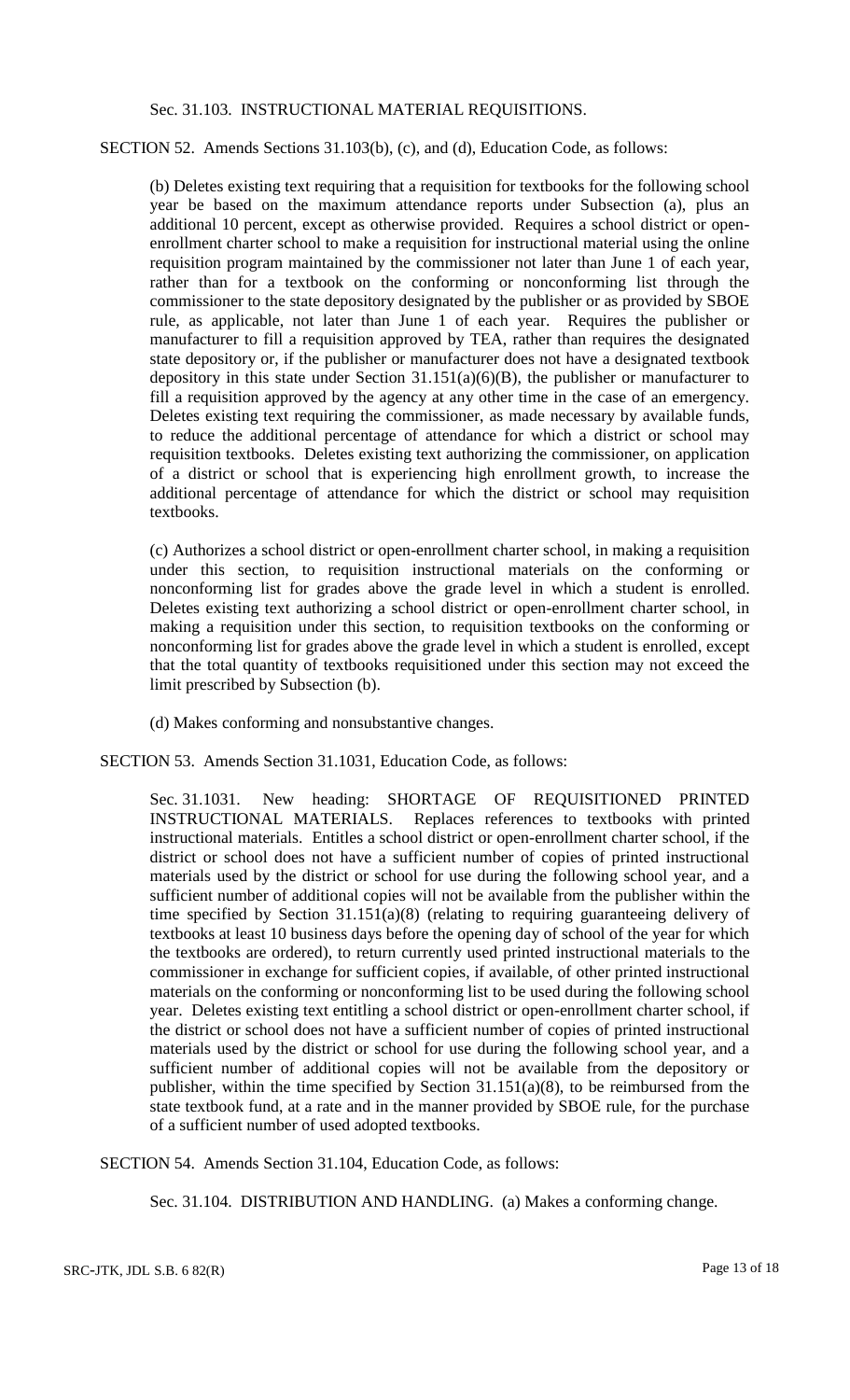(b) Authorizes a school district or open-enrollment charter school to order replacements for instructional materials that have been lost or damaged directly from the publisher of the instructional materials or any source for a printed copy of open-source instructional material. Deletes existing text authorizing a school district or open-enrollment charter school to order replacements for textbooks that have been lost or damaged directly from the textbook depository, the textbook publisher or manufacturer if the textbook publisher or manufacturer does not have a designated textbook depository in this state under Section 31.151(a)(6)(B), or any source for a printed copy of an open-source textbook.

(c) Requires each instructional material to state that the instructional material is the property of or is licensed to this state or the school district, as appropriate. Makes conforming changes.

(d) Replaces references to textbooks, including electronic textbooks, with instructional materials. Provides that each student, or the student's parent or guardian, is responsible for all instructional materials, rather than each textbook, including an electronic textbook, and technological equipment not returned in an acceptable condition by the student. Provides that a student who fails to return in an acceptable condition all instructional materials and technological equipment forfeits the right to free instructional materials and technological equipment until all instructional materials and technological equipment previously issued but not returned in an acceptable condition are paid for by the student, parent, or guardian. Authorizes a school district or open-enrollment charter school, as provided by policy of the board of trustees or governing body, to waive or reduce the payment requirement if the student is from a low-income family. Requires the district or school to allow the student to use instructional materials and technological equipment at school during each school day. Authorizes the district or school, if instructional materials or technological equipment is not returned in an acceptable condition or paid for, to withhold the student's records. Prohibits a district or school from, under this subsection, preventing a student from graduating, participating in a graduation ceremony, or receiving a diploma. Requires the commissioner by rule to adopt criteria for determining whether instructional materials and technological equipment are returned in an acceptable condition.

(e) Prohibits the board of trustees of a school district from requiring an employee of the district who acts in good faith to pay for instructional materials or technological equipment, rather than a textbook, electronic textbook, or technological equipment, that is damaged, stolen, misplaced, or not returned. Prohibits a school district employee from waiving this provision by contract or any other means, except that a district is authorized to enter into a written agreement with a school employee whereby the employee assumes financial responsibility for electronic instructional material, rather than textbook, or technological equipment usage off school property or outside of a schoolsponsored event in consideration for the ability of the school employee to use the electronic instructional material, rather than textbook, or technological equipment for personal business.

(g) Makes conforming changes.

(h) Makes a conforming and nonsubstantive change.

SECTION 55. Amends Section 31.105, Education Code, as follows:

Sec. 31.105. New heading: SALE OR DISPOSAL OF INSTRUCTIONAL MATERIALS AND TECHNOLOGICAL EQUIPMENT. (a) Creates this subsection from existing text. Authorizes the board of trustees of a school district or governing body of an open-enrollment charter school to sell printed instructional materials on the date the instructional material is discontinued for use in the public schools by SBOE or the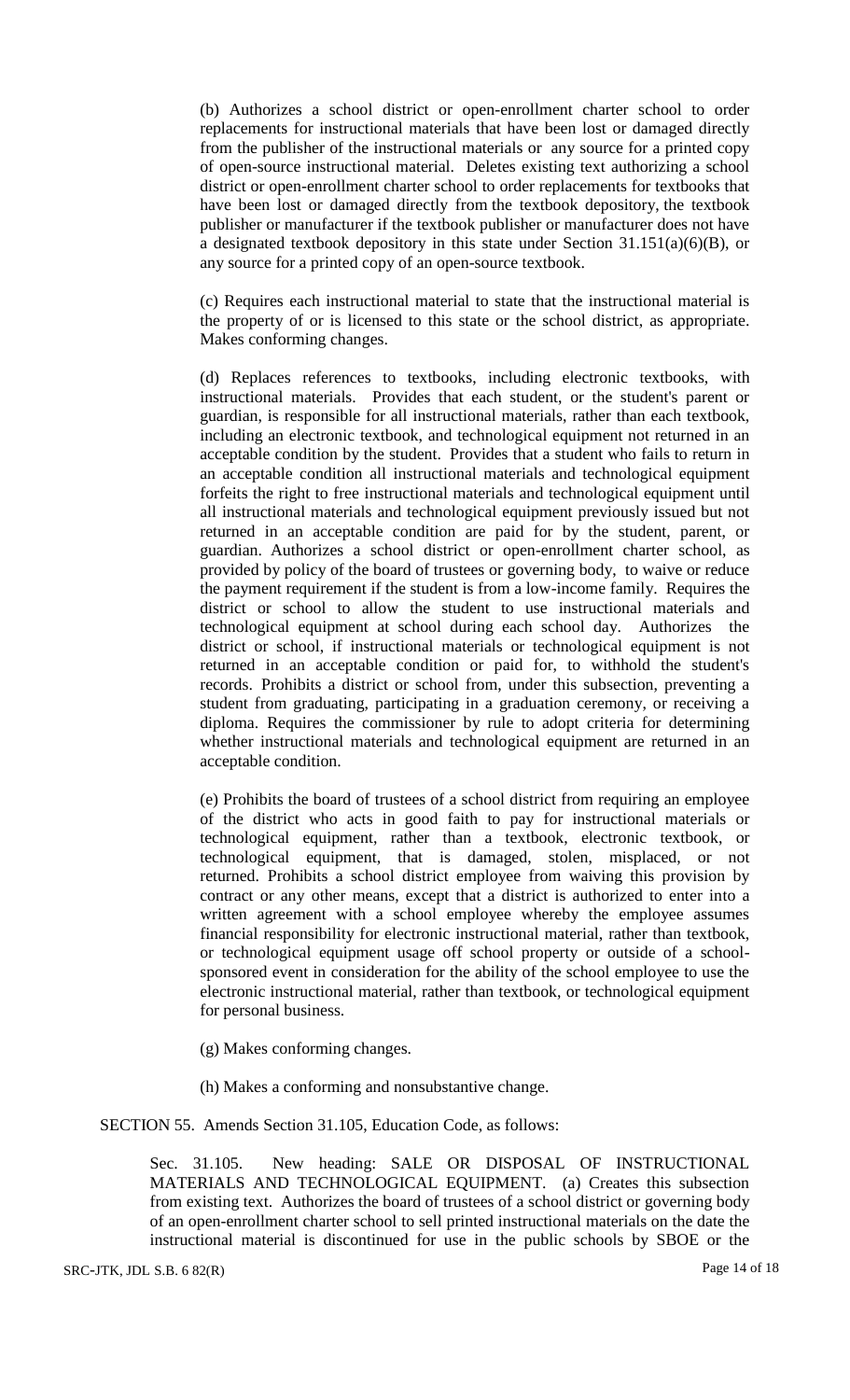commissioner. Authorizes the board of trustees or governing body to also sell electronic instructional materials and technological equipment owned by the district or school. Requires that any funds received by a district or school from a sale authorized by this subsection be used to purchase instructional materials and technological equipment allowed under Section 31.0211. Deletes existing text authorizing the board of trustees of a school district or governing body of an open-enrollment charter school to sell textbooks, other than electronic textbooks, to a student or another school at the state contract price. Deletes existing text requiring the district to send money from the sale of textbooks to the commissioner as required by the commissioner. Deletes existing text requiring the commissioner to deposit the money in the state textbook fund.

(b) Requires the board of trustees of a school district to determine how the district will dispose of discontinued printed instructional materials, electronic instructional materials, and technological equipment.

SECTION 56. Amends Section 31.106, Education Code, to make conforming changes.

SECTION 57. Amends Sections 31.151(a) and (d), Education Code, as follows:

(a) Deletes existing text requiring a publisher or manufacturer of textbooks to maintain a depository in this state or arrange with a depository in this state to receive and fill orders for textbooks, other than open-source textbooks, on-line textbooks, or on-line textbook components, consistent with SBOE rules. Deletes existing text requiring a publisher or manufacturer of textbooks to deliver textbooks to a school district or open-enrollment charter school without a delivery charge to the school district, open-enrollment charter school, or state, if the publisher or manufacturer does not maintain or arrange with a depository in this state under Paragraph (A) (relating to maintaining a depository in this state) and the publisher's or manufacturer's textbooks and related products are warehoused or otherwise stored less than 300 miles from a border of this state, or the textbooks are open-source textbooks, on-line textbooks, or on-line textbook components. Makes conforming and nonsubstantive changes.

(d) Makes a conforming change.

SECTION 58. Amends the heading to Section 31.152, Education Code, to read as follows:

Sec. 31.152. ACCEPTING REBATE ON INSTRUCTIONAL MATERIALS OR TECHNOLOGICAL EQUIPMENT.

SECTION 59. Amends Sections 31.152(a), (b), and (d), Education Code, as follows:

(a) Provides that a school trustee, administrator, or teacher commits an offense if that person receives any commission or rebate on any instructional materials or technological equipment, rather than on any textbooks, electronic textbooks, instructional materials, or technological equipment, used in the schools with which the person is associated as a trustee, administrator, or teacher.

(b) Provides that a school trustee, administrator, or teacher commits an offense if the person accepts a gift, favor, or service that:

(1) is given to the person or the person's school;

(2) might reasonably tend to influence a trustee, administrator, or teacher in the selection of instructional material or technological equipment, rather than in the selection of any textbooks, electronic textbooks, instructional materials, or technological equipment; and

(3) could not be lawfully purchased with state instructional materials funds, rather than could not be lawfully purchased with funds from the state textbook fund.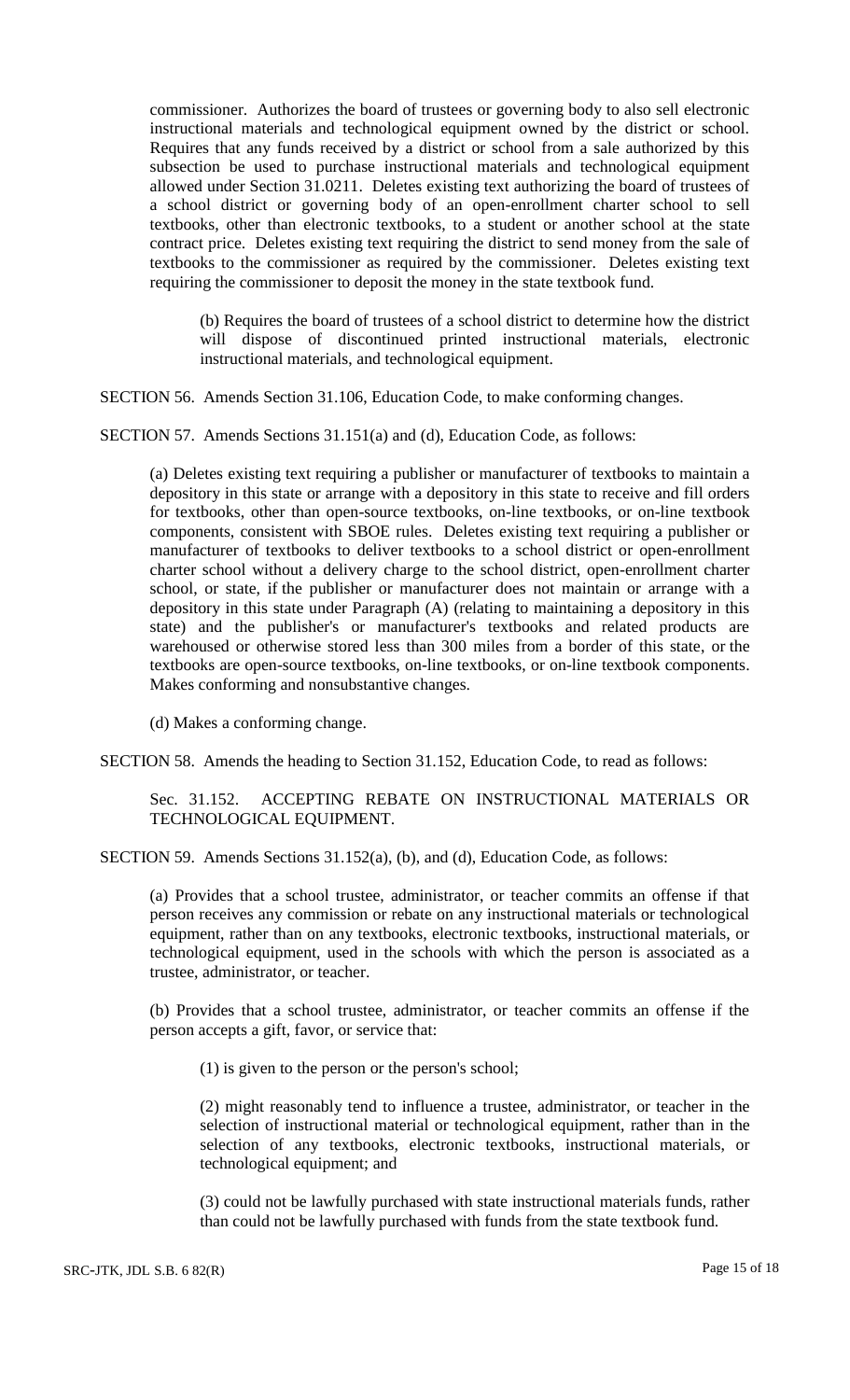(d) Provides that, in this section, "gift, favor, or service" does not include:

(1) staff development, in-service, or teacher training;

(2) ancillary materials, rather than instructional materials, such as maps or worksheets, that convey information to the student or otherwise contribute to the learning process; or

(3) the provision of food or beverages with a value that does not exceed \$50.

SECTION 60. Amends the heading to Section 31.153, Education Code, to read as follows:

# Sec. 31.153. VIOLATION OF FREE INSTRUCTIONAL MATERIALS LAW.

SECTION 61. Amends Section 31.153(a), Education Code, to make a conforming change.

SECTION 62. Amends Section 39.303(b), Education Code, to require a school district, for a student who failed to perform satisfactorily as determined under either performance standard under Section 39.0241 (Performance Standards) on an assessment instrument administered under Section 39.023(a) (relating to adopting or developing appropriate criterion-referenced assessment instruments), (c) (relating to requiring adopting end-of-course assessment instruments for certain secondary-level courses), or (l) (relating to requiring adopting rules for the administration of the assessment adopted instruments in Spanish to certain students), to include in the notice specific information relating to access to educational resources, rather than online educational resources, at the appropriate assessment instrument content level, including assessment instrument questions and answers released under Section 39.023(e) (relating to releasing the questions and answer keys to administered assessment instruments), rather than educational resources described by Section 32.252(b)(2) (relating to a portal being used to improve student academic performance by providing access to certain materials) and assessment instrument questions and answers released under Section 39.023(e).

SECTION 63. Amends Section 41.124(c), Education Code, to prohibit a school district that receives tuition for a student from a school district with a wealth per student that exceeds the equalized wealth level from claiming attendance for that student for purposes of Chapters 42 and 46 and the instructional materials allotment under Section 31.0211, rather than the technology allotment under Section 31.021(b)(2) (relating to determining the amount of the available school fund to set aside for the state textbook fund based on the commissioner's estimate).

SECTION 64. Reenacts Section 43.001(b), Education Code, as amended by Chapters 201 (H.B. 3459) and 328 (S.B. 206), Acts of the 78th Legislature, Regular Session, 2003. Makes no further changes.

SECTION 65. Amends Section 43.001, Education Code, by adding Subsections (d), (e), (f), and (g), as follows:

(d) Requires SBOE, each year, to set aside an amount equal to 50 percent of the annual distribution for that year from the permanent school fund to the available school fund as provided by Section 5(a) (relating to the constituents of the permanent school fund), Article VII (Education), Texas Constitution, to be placed, subject to the General Appropriations Act, in the state instructional materials fund established under Section 31.021.

(e) Provides that Subsection (d) applies beginning with the state fiscal biennium beginning September 1, 2013. Requires SBOE, each year, for the state fiscal biennium beginning September 1, 2011, to set aside an amount equal to 40 percent of the annual distribution for that year from the permanent school fund to the available school fund as provided by Section 5(a), Article VII, Texas Constitution, to be placed, subject to the General Appropriations Act, in the state instructional materials fund established under Section 31.021.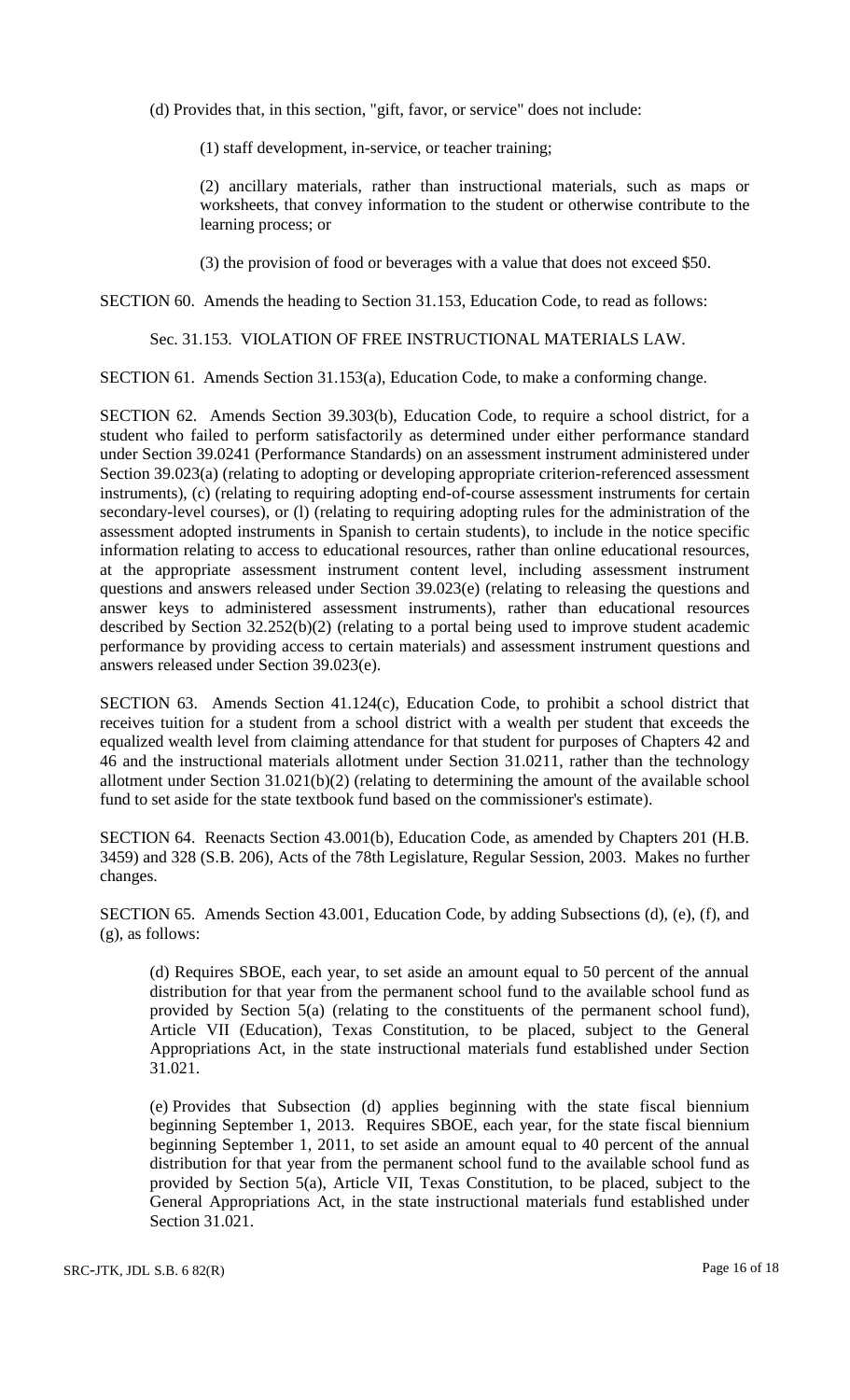(f) Requires SBOE, in calculating the amounts to be set aside as provided by Subsection (e) for the state fiscal biennium beginning September 1, 2011, to consider only the amounts of the annual distribution of the permanent school fund for that biennium. Requires SBOE not to consider amounts distributed for the state fiscal biennium beginning September 1, 2009, regardless of the date on which those amounts were approved for distribution.

(g) Provides that Subsections (e) and (f) and this subsection expire September 1, 2013.

SECTION 66. Repealers:

(1) Section 31.002(3) (defining "textbook"), Education Code;

(2) Sections 31.021(b) (relating to annually setting aside out of the available school fund of the state an amount to purchase and distribute the necessary textbooks), (e) (relating to all necessary expenses incurred being paid from the state textbook fund on approved invoices), and (f) (relating to authorizing the purchase of necessary technological equipment), Education Code;

(3) Section 31.022(d) (relating to publishing notice of the review and adoption cycle for certain textbooks), Education Code;

(4) Section 31.0222 (Budget-Balanced Cycle), Education Code;

(5) Section 31.025 (Limitation on Cost), Education Code;

(6) Sections 31.035(e) (relating to entitling a district or school to receive certain credit) and (g) (relating to certain sections not applying to supplemental textbooks requisitioned under this section), Education Code;

(7) Section 31.072(c) (relating to providing for special and bilingual state-developed open-source textbooks in a certain manner), Education Code;

(8) Sections 31.073(a) (relating to determining the cost to a school district or openenrollment charter school for a state-developed open-source textbook in a certain amount) and (b) (relating to allocating the difference between the cost determined under Subsection (a) and the maximum price for a textbook in the same subject area), Education Code;

(9) Sections 31.101(b) (relating to requiring the state shall pay to the district or school an amount under certain conditions), (b-1) (relating to requiring the state to pay the district or school an amount equal to the certain costs), (c) (relating to a school district or openenrollment charter school that selects a textbook that is not on the conforming or nonconforming list or that selects a certain electronic textbook or instructional material), and (c-1) (relating to requiring a school district or open-enrollment charter school to purchase a certain adopted classroom set of textbooks), Education Code;

(10) Section 31.1011 (Textbook Credits), Education Code;

(11) Sections 31.103(a) (relating to reporting the maximum attendance for the school to the superintendent) and (e) (relating to establishing a list of equipment or devices that a school district or open-enrollment charter school may purchase using textbook credits or textbook credits in combination with other available funds), Education Code;

(12) Subchapter E (Disposition of Textbooks), Chapter 31 (Textbooks), Education Code;

(13) Section 32.005 (Technology Allotment ), Education Code;

(14) Sections 32.251 (Definition), 32.252 (Education Internet Portal; General Purposes), 32.253 (Administration), 32.254 (On-Line Courses), 32.255 (On-Line Course